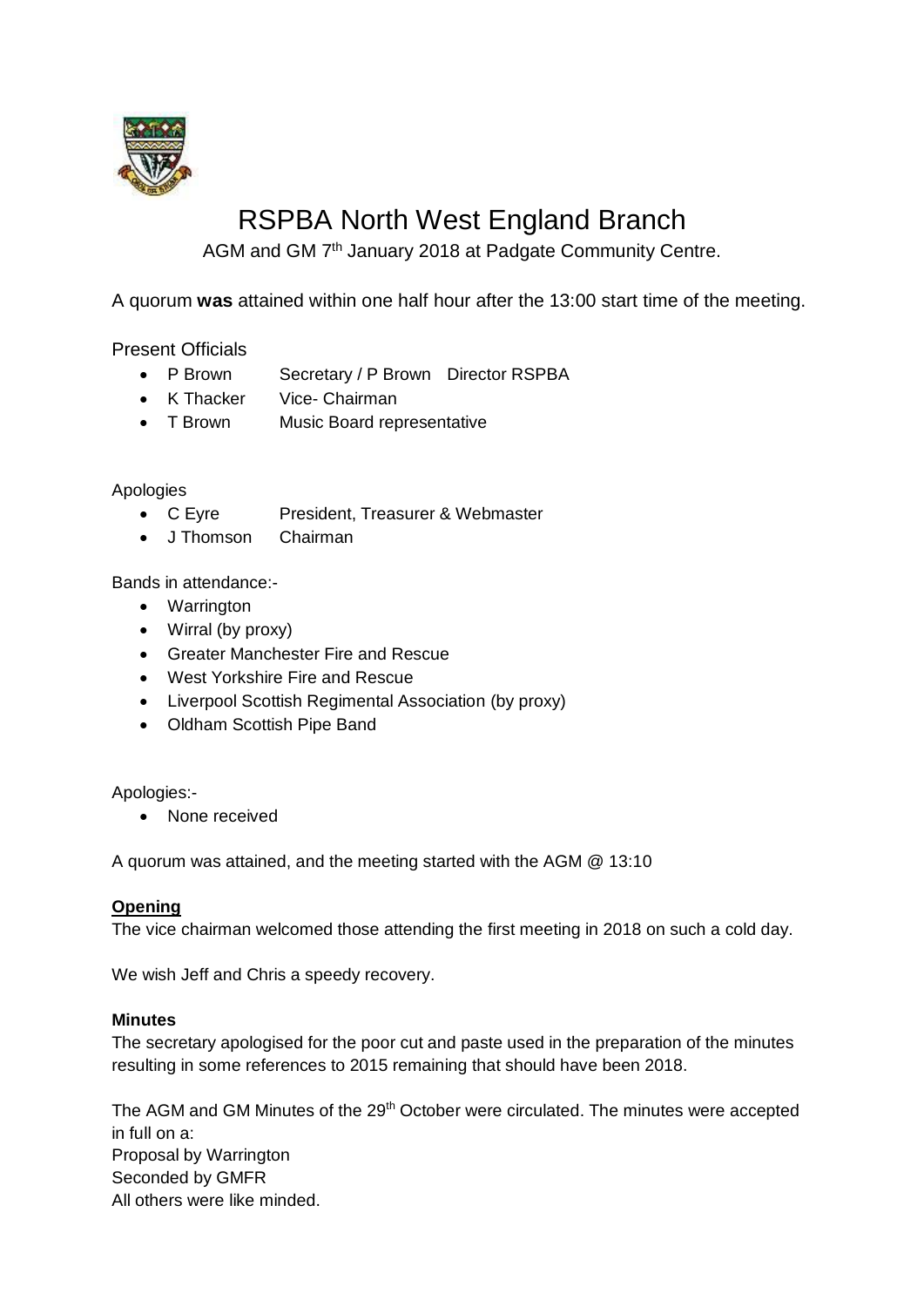#### Matters Arising.

No further news has been received regarding the health of K Reilley. The branch eight bands that have paid their membership as at the  $2^{nd}$  December 2017. Still chasing a few.

## **Treasurers Report**

The secretary provided an update. The current movements of funds is associated with the receipt of band levies and the booking of travel (flights) for the adjudicators who have agreed to support the branch indoor contests.

# **Directors Report**

The BoD meeting was on the 2<sup>nd</sup> December 2016.

There are many branches with falling numbers of bands and/or members willing to represent them at headquarters.

For example, the four English branches who are entitled to eight Music Board representatives, only have two nominated individuals attending meetings. The Midland Branch now has no appointed director. It may be that the branches become sections under a unified English Branch.

The RSPBA complaints procedure has been updated and the revised document will be added to the RSPBA web site in the next couple of weeks (early January).

The RSPBA PVG documentation is under final review and will be placed on the web site in February. These will be amended and versions appropriate to the branch placed on our web site. It will be then up to the bands to take this guidance and develop their own procedures and policies from these documents.

There is a link on the RSPBA web site to the general government guidance, for England & Wales, Scotland and Northern Ireland. [https://www.disclosureservices.com/page/criminal](https://www.disclosureservices.com/page/criminal-record-check-services)[record-check-services](https://www.disclosureservices.com/page/criminal-record-check-services)

Standing Orders proposed by the BoD are:-

- 1) Conferring at end of band performances.
- 2) 42 day rule clarification: should not be applied to dual registration in Juvenile (and Novice Juvenile) Bands.
- 3) Branch Representation in Music Board to be two members, preference being one piping and one drumming.
- 4) Compulsory Registration at all competitions
- 5) Pipe Band College to be formed from the Education Management Group.

At the December meeting it was noted that NI bands had submitted rule changes to the NI Branch AGM, the NI branch executive have not yet issued them for consideration by BoD or inclusion into the AGM order paper.

The details of all proposed rule changes should be available and circulated for discussion at our next branch meeting.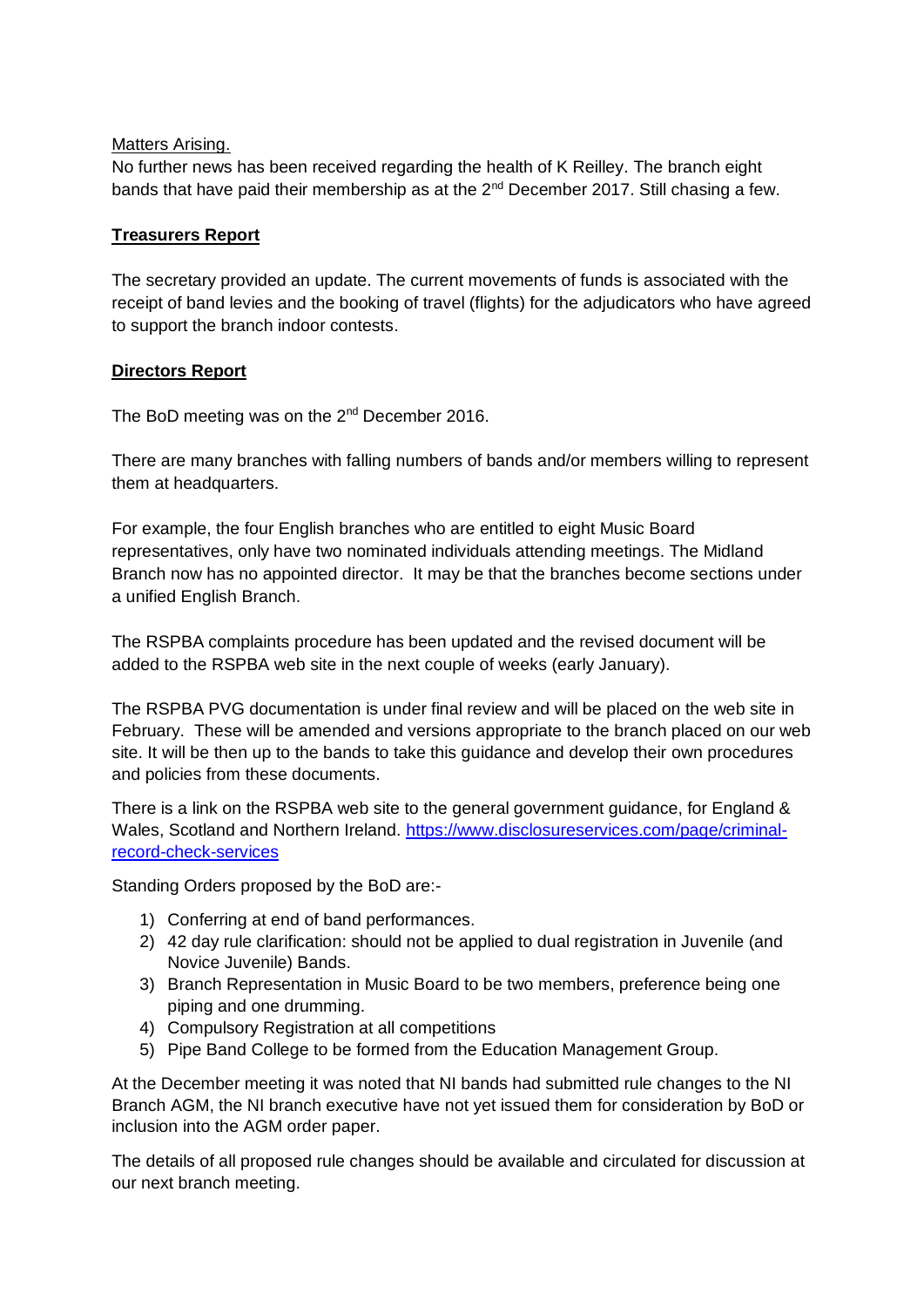## **Music Board Report**

The Music Board Tunes Group are at the early stages at looking at drumming scores. The pipe scores for the proposed new tunes have been added to the RSPBA web site the final few reels are being progressed this month.

# **2018 Branch Competitions.**

Those present discussed the progress on the branch competitions.

The events are open to all branches, to increase the viability of the events and vary the competition. Within each section of the open competition, confined branch results will also be announced.

The entry forms are available on the NWE Branch Website.

The venue will be St Joseph's, Birkenhead pending other premises becoming available at a reasonable cost.

103 Regiment will be asked for their support in assisting to steward the events.

Adjudicators have been contacted and have agreed for the Solos, Trios, and Mini Bands we are still trying to confirm a piping judge for the mini Bands.

The dates and venues have been notified to headquarters: -

- Solo Piping: Saturday 17<sup>th</sup> February (St Joseph's, Birkenhead) Adjudicator - Harry Stephenson
- Trio Piping: Saturday 3<sup>rd</sup> March (St Joseph's, Birkenhead) Adjudicator - Cameron Edgar
- Solo Drumming, Quartets and Minibands: Saturday 7th April (St Joseph's, Birkenhead). *PMs can decide on entry to Quartets and/or Mini Bands.* Adjudicators - xxxxxxx and Ciaran Mordaunt

Start completing Entry forms for the Solo Piping now, Draw will take place on the  $11<sup>th</sup>$  Feb.

### **Workshops**

.

It has been agreed that any workshops will not be run in conjunction with any of the Indoor Contests.

Bands are requested to consider their own training needs so these can be progressed as targeted days for specific needs

An Ensemble Adjudicator with a drumming preference (Paul Turner) is to attend GMFRS premises on the  $24<sup>th</sup>$  (or  $25<sup>th</sup>$  Feb) 2018, to comment on / review the GMFR and Phoenix bands sets for the 2018 season, and possibly provide some insight into the development of drum scores for the Grade 4 bands (Wirral).